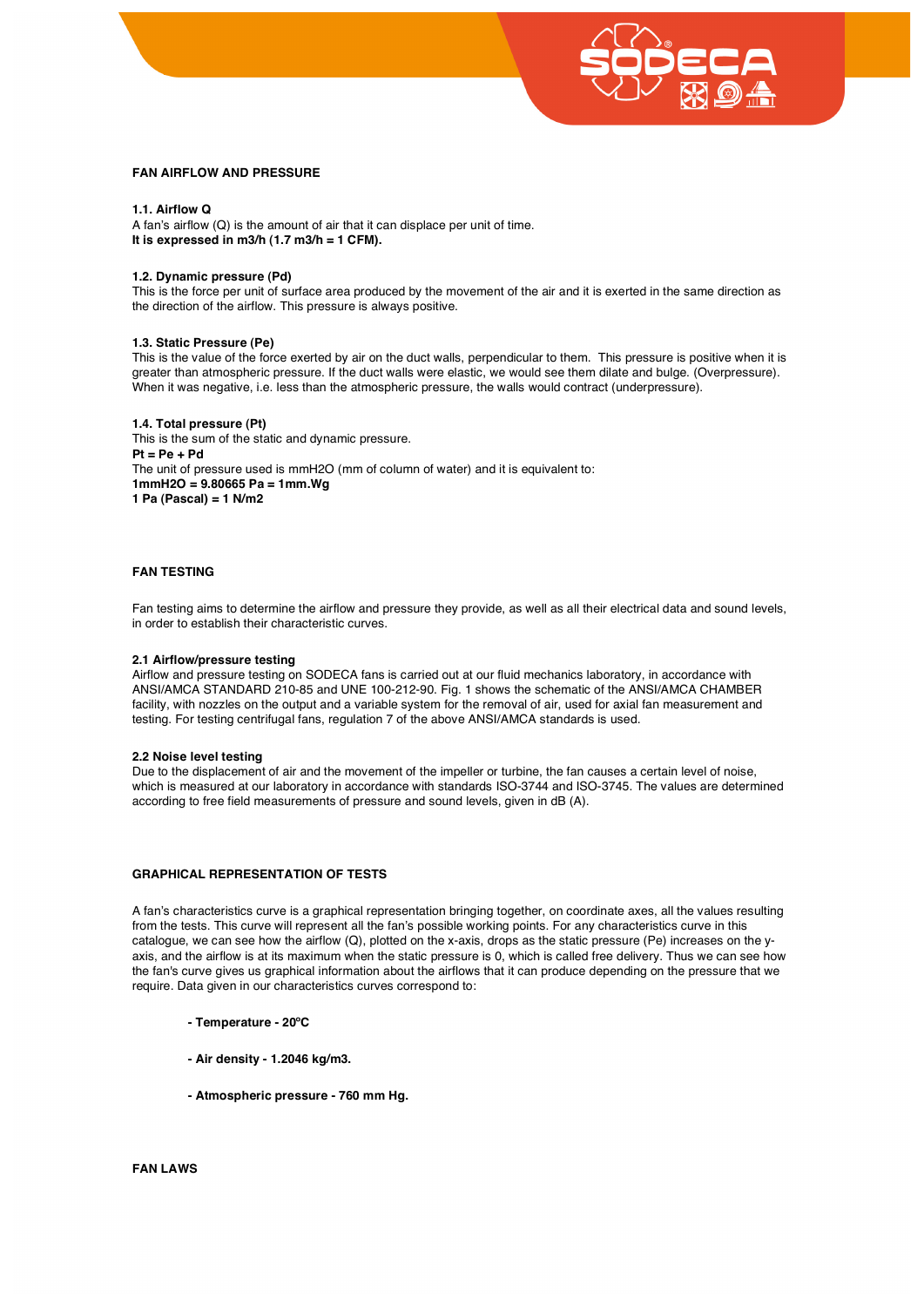

The operation of a fan is governed by three basic parameters: specific weight of the air it impels d, angular (rotational) speed n and impeller diameter D. When these change, so do the characteristics of the fan. We will now consider each of the cases of changing one of the parameters while the other two remain constant:

4.1. Changing d, while n and D remain constant.

The characteristics of the fan are expressed for a specific weight  $d = 1.2$  Kg/m3. Changes to this result in directly proportional changes to the pressures and to the power absorbed by the impeller. The airflow rate will remain unchanged.

If d' is the new specific weight, this gives:

$$
Q = Q \quad P = \frac{d}{d} \quad P \quad N = \frac{d}{d} \quad N
$$

4.2. Changing n, while d and D remain constant. Changing the impeller's rotational speed causes the characteristics to change as follows:

$$
Q = \frac{n}{n} Q \qquad P' = \left(\frac{n}{n}\right)^2 P \qquad N = \left(\frac{n}{n}\right)^3 N
$$

n' is the value of the new speed.

4.3. Changing D, while d and n remain constant. This relationship is only valid for fans which are geometrically similar. A new value, D' will give:

$$
Q = \left(\frac{D}{D}\right)^3 Q \qquad P = \left(\frac{D}{D}\right)^2 P \qquad N = \left(\frac{D}{D}\right)^5 N
$$

**FAN COUPLING** 

## **5.1. Fans coupled in parallel**



Notes: 1. Calculation of the curve for coupled fans. The airflow of the combination (Q) is the sum of the individual airflows of each fan at points of equal pressure.

2. When calculating the system curve, the losses in the individual connections to each fan must be included. 3. The system curve must cut the curve of the combination, otherwise the fan providing higher pressure, working alone, would give a higher airflow.

When the curve of the system does not cut the curve of the combination, or cut the prolongation of this curve before fan B, fan B will give a higher airflow than the coupling of A and B in parallel.